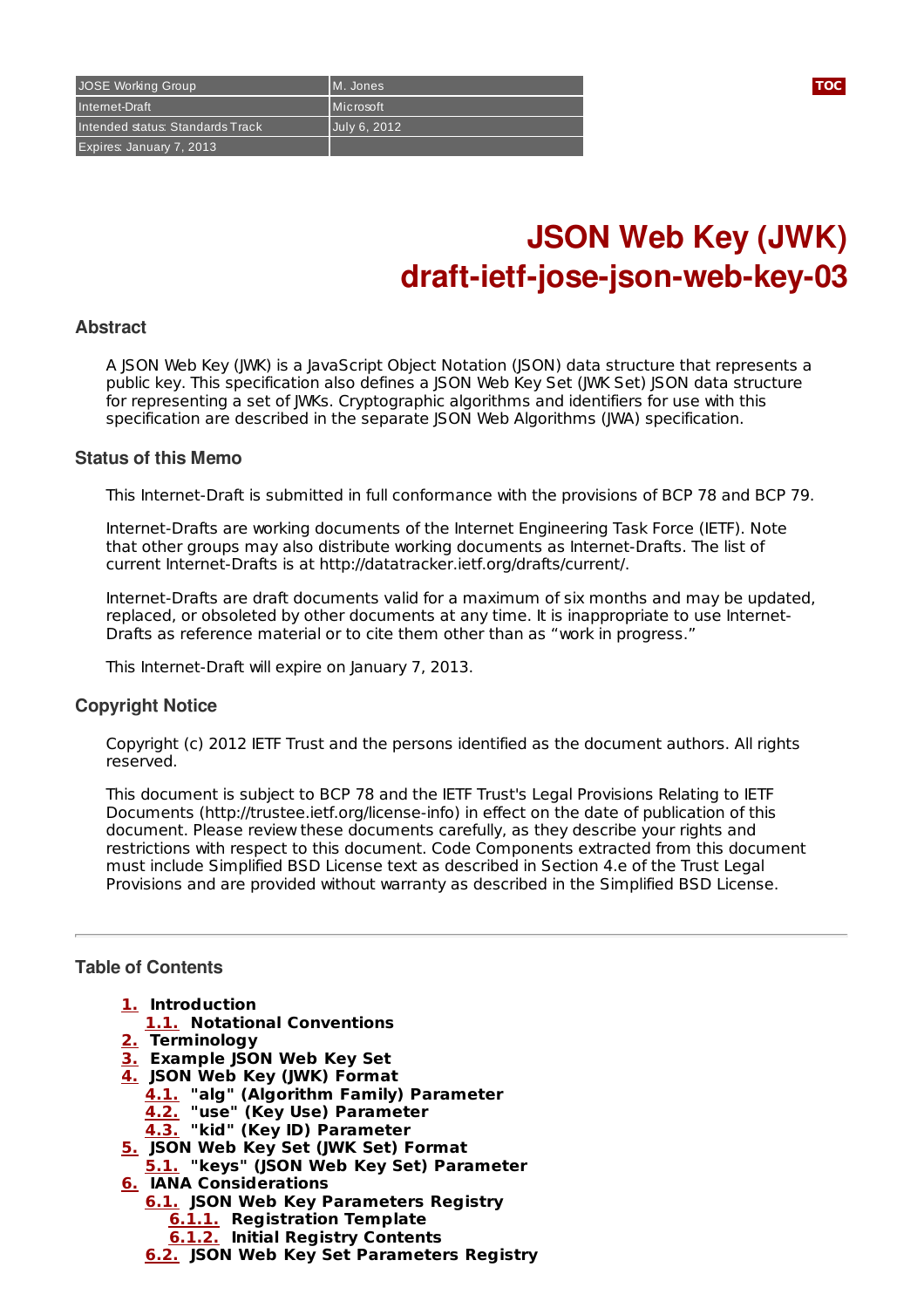

## <span id="page-1-0"></span>**1. Introduction**

A JSON Web Key (JWK) is a JavaScript Object Notation (JSON) **[\[RFC4627\]](#page-5-5)** data structure that represents a public key. This specification also defines a JSON Web Key Set (JWK Set) JSON data structure for representing a set of JWKs. Cryptographic algorithms and identifiers for use with this specification are described in the separate JSON Web Algorithms (JWA) **[\[JWA\]](#page-5-6)** specification.

Goals for this specification do not include representing private keys, representing symmetric keys, representing certificate chains, representing certified keys, and replacing X.509 certificates.

JWKs and JWK Sets are used in the JSON Web Signature (JWS) **[\[JWS\]](#page-5-7)** and JSON Web Encryption (JWE) [\[JWE\]](#page-5-8) specifications.

## <span id="page-1-1"></span>**1.1. Notational Conventions**

The key words "MUST", "MUST NOT", "REQUIRED", "SHALL", "SHALL NOT", "SHOULD", "SHOULD NOT", "RECOMMENDED", "MAY", and "OPTIONAL" in this document are to be interpreted as described in Key words for use in RFCs to Indicate Requirement Levels . **[\[RFC2119\]](#page-5-9)**

## <span id="page-1-2"></span>**2. Terminology**

JSON Web Key (JWK) A JSON data structure that represents a public key.

JSON Web Key Set (JWK Set)

A JSON object that contains an array of JWKs as a member.

Base64url Encoding

For the purposes of this specification, this term always refers to the URL- and filename-safe Base64 encoding described in RFC [4648](#page-5-10) [RFC4648], Section 5, with the (non URL-safe) '=' padding characters omitted, as permitted by Section 3.2. (See Appendix C of **[\[JWS\]](#page-5-7)** for notes on implementing base64url encoding without padding.)

Collision Resistant Namespace

<span id="page-1-3"></span>A namespace that allows names to be allocated in a manner such that they are highly unlikely to collide with other names. For instance, collision resistance can be achieved through administrative delegation of portions of the namespace or through use of collision-resistant name allocation functions. Examples of Collision Resistant Namespaces include: Domain Names, Object Identifiers (OIDs) as defined in the ITU-T X.660 and X.670 Recommendation series, and Universally Unique IDentifiers (UUIDs) **[\[RFC4122\]](#page-6-3)**. When using an administratively delegated namespace, the definer of a name needs to take reasonable precautions to ensure they are in control of the portion of the namespace they use to define the name.

**[TOC](#page-0-0)**

**[TOC](#page-0-0)**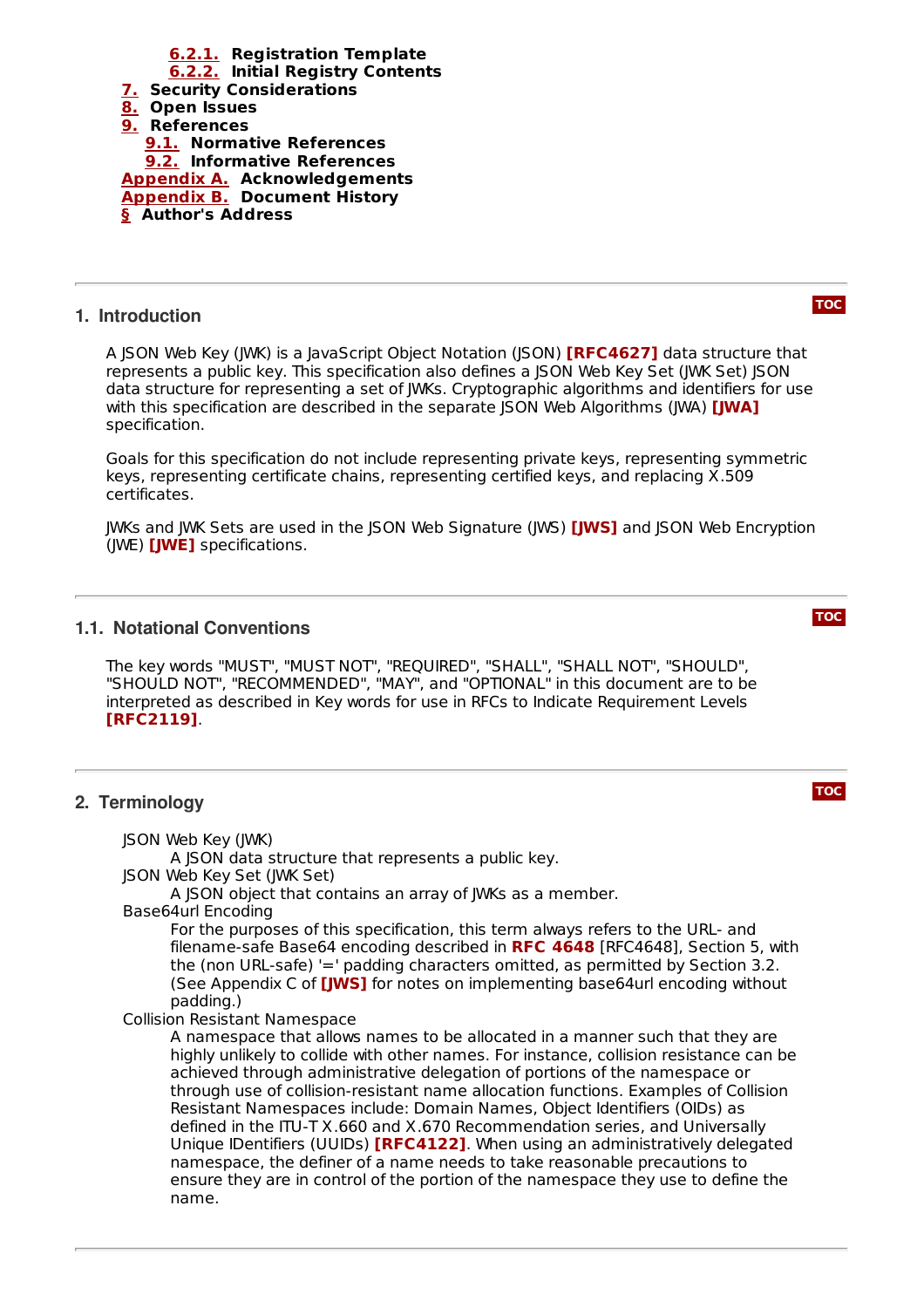## **3. Example JSON Web Key Set**

The following example JWK Set contains two public keys represented as JWKs: one using an Elliptic Curve algorithm and a second one using an RSA algorithm. The first specifies that the key is to be used for encryption. Both provide a Key ID for key matching purposes. In both cases, integers are represented using the base64url encoding of their big endian representations. (Long lines are broken are for display purposes only.)

```
{"keys":
  [
    {"alg":"EC",
     "crv":"P-256",
     "x":"MKBCTNIcKUSDii11ySs3526iDZ8AiTo7Tu6KPAqv7D4",
     "y":"4Etl6SRW2YiLUrN5vfvVHuhp7x8PxltmWWlbbM4IFyM",
     "use":"enc",
     "kid":"1"},
    {"alg":"RSA",
     "mod": "0vx7agoebGcQSuuPiLJXZptN9nndrQmbXEps2aiAFbWhM78LhWx
4cbbfAAtVT86zwu1RK7aPFFxuhDR1L6tSoc_BJECPebWKRXjBZCiFV4n3oknjhMs
tn64tZ_2W-5JsGY4Hc5n9yBXArwl93lqt7_RN5w6Cf0h4QyQ5v-65YGjQR0_FDW2
QvzqY368QQMicAtaSqzs8KJZgnYb9c7d0zgdAZHzu6qMQvRL5hajrn1n91CbOpbI
SD08qNLyrdkt-bFTWhAI4vMQFh6WeZu0fM4lFd2NcRwr3XPksINHaQ-G_xBniIqb
w0Ls1jF44-csFCur-kEgU8awapJzKnqDKgw",
     "exp":"AQAB",
     "kid":"2011-04-29"}
  ]
}
```
## <span id="page-2-0"></span>**4. JSON Web Key (JWK) Format**

A JSON Web Key (JWK) is a JSON object containing specific members, as specified below. Those members that are common to all key types are defined below.

A JWK also requires members that are specific to the particular kind of key to represent the key parameters. See Section 5 of the JSON Web Algorithms (JWA) **[\[JWA\]](#page-5-6)** specification for definitions of the members specific to the kinds of keys defined there.

The member names within a JWK MUST be unique; objects with duplicate member names MUST be rejected.

Additional members MAY be present in the JWK. If present, they MUST be understood by implementations using them. Member names for representing specific kinds of keys SHOULD either be registered in the IANA JSON Web Key Parameters registry **[Section](#page-4-0) 6.1** or be URIs that contain a Collision Resistant Namespace.

## <span id="page-2-1"></span>**4.1. "alg" (Algorithm Family) Parameter**

The alg (algorithm family) member identifies the cryptographic algorithm family used with the key. The alg value is case sensitive. Its value MUST be a string.

<span id="page-2-2"></span>A list of defined alg values is presented in Section 5.1 of the JSON Web Algorithms (JWA) **[\[JWA\]](#page-5-6)** specification. Additional members used with these alg values are defined in Sections 5.2 and 5.3 of the JSON Web Algorithms (JWA) **[\[JWA\]](#page-5-6)** specification. alg values SHOULD either be registered in the IANA JSON Web Key Algorithm Families registry **[\[JWA\]](#page-5-6)** or be a URI that contains a Collision Resistant Namespace.

**[TOC](#page-0-0)**

**[TOC](#page-0-0)**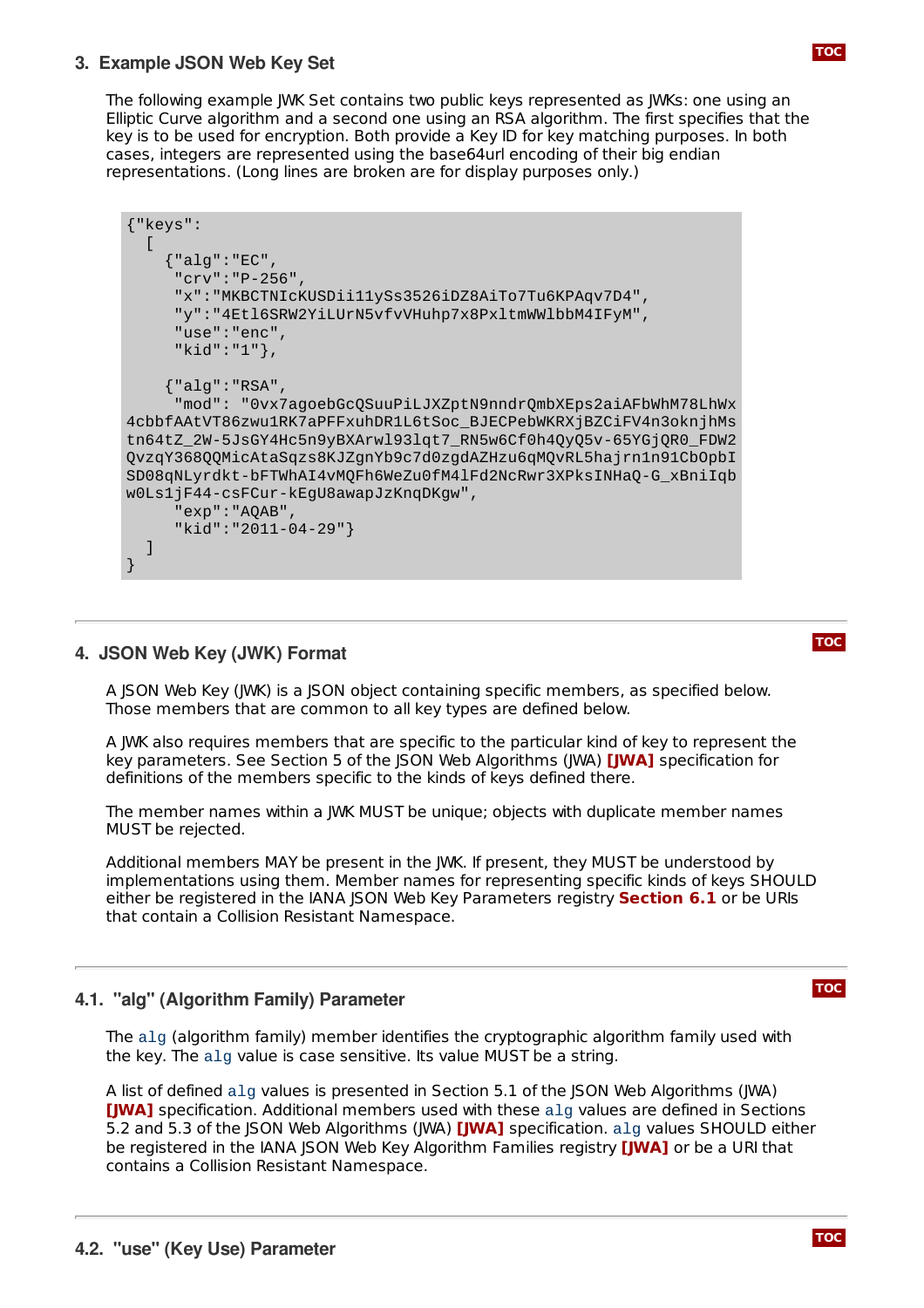The use (key use) member identifies the intended use of the key. Values defined by this specification are:

- $\bullet$  sig (signature)
- enc (encryption)

Other values MAY be used. The use value is case sensitive. Its value MUST be a string. This member is OPTIONAL.

## <span id="page-3-0"></span>**4.3. "kid" (Key ID) Parameter**

The kid (key ID) member can be used to match a specific key. This can be used, for instance, to choose among a set of keys within the JWK during key rollover. The interpretation of the kid value is unspecified. Key ID values within a JWK Set need not be unique; for instance, in some contexts different keys using the same Key ID value might be present, with the keys being disambiguated using other information, such as the alg or use values. The kid value is case sensitive. Its value MUST be a string. This member is OPTIONAL.

When used with JWS or JWE, the kid value MAY be used to match a JWS or JWE kid header parameter value.

## <span id="page-3-1"></span>**5. JSON Web Key Set (JWK Set) Format**

A JSON Web Key Set (JWK Set) is a JSON object that contains an array of JSON Web Key values as the value of its keys member.

The member names within a JWK Set MUST be unique; objects with duplicate member names MUST be rejected.

Additional members MAY be present in the JWK Set. If present, they MUST be understood by implementations using them. Parameters for representing additional properties of JWK Sets SHOULD either be registered in the IANA JSON Web Key Set Parameters registry **[Section](#page-4-3) 6.2** or be a URI that contains a Collision Resistant Namespace.

## <span id="page-3-2"></span>**5.1. "keys" (JSON Web Key Set) Parameter**

The value of the keys (JSON Web Key Set) member is an array of JSON Web Key (JWK) values. This member is REQUIRED.

## <span id="page-3-3"></span>**6. IANA Considerations**

The following registration procedure is used for all the registries established by this specification.

Values are registered with a Specification Required **[\[RFC5226\]](#page-5-11)** after a two week review period on the [TBD]@ietf.org mailing list, on the advice of one or more Designated Experts. However, to allow for the allocation of values prior to publication, the Designated Expert(s) may approve registration once they are satisfied that such a specification will be published.

Registration requests must be sent to the [TBD]@ietf.org mailing list for review and comment, with an appropriate subject (e.g., "Request for access token type: example"). [[ Note to RFC-EDITOR: The name of the mailing list should be determined in consultation with the IESG and IANA. Suggested name: jose-reg-review. ]]

Within the review period, the Designated Expert(s) will either approve or deny the registration request, communicating this decision to the review list and IANA. Denials should include an

**[TOC](#page-0-0)**

### **[TOC](#page-0-0)**

**[TOC](#page-0-0)**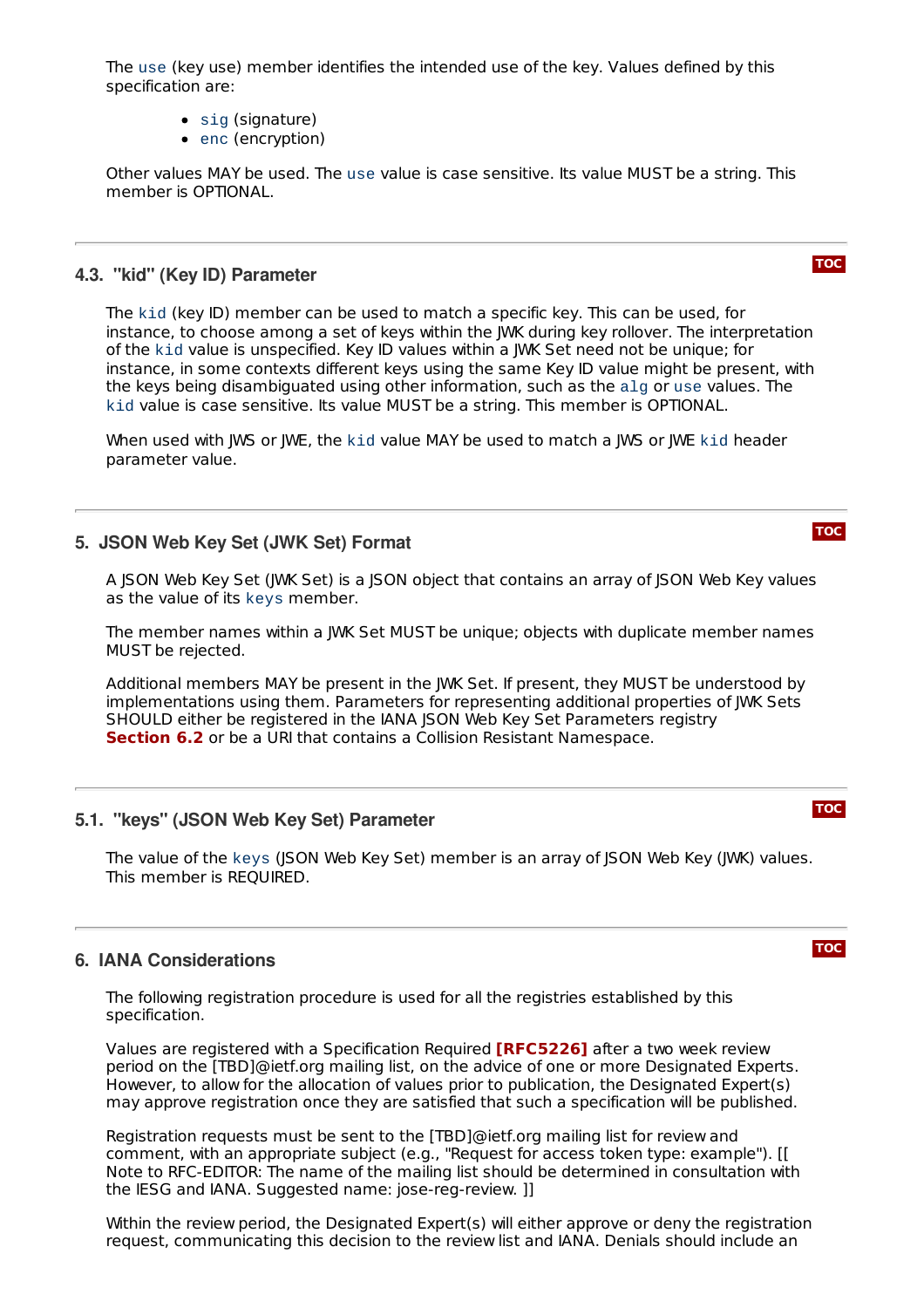explanation and, if applicable, suggestions as to how to make the request successful.

IANA must only accept registry updates from the Designated Expert(s), and should direct all requests for registration to the review mailing list.

## <span id="page-4-0"></span>**6.1. JSON Web Key Parameters Registry**

This specification establishes the IANA JSON Web Key Parameters registry for reserved JWK parameter names. The registry records the reserved parameter name and a reference to the specification that defines it. This specification registers the parameter names defined in . **[Section](#page-2-0) 4**

## <span id="page-4-1"></span>**6.1.1. Registration Template**

Parameter Name:

The name requested (e.g., "example").

Change Controller:

For standards-track RFCs, state "IETF". For others, give the name of the responsible party. Other details (e.g., postal address, e-mail address, home page URI) may also be included.

Specification Document(s):

Reference to the document that specifies the parameter, preferably including a URI that can be used to retrieve a copy of the document. An indication of the relevant sections may also be included, but is not required.

## <span id="page-4-2"></span>**6.1.2. Initial Registry Contents**

- Parameter Name: alg
- Change Controller: IETF
- Specification Document(s): **[Section](#page-2-1) 4.1** of [[ this document ]]
- Parameter Name: use
- Change Controller: IETF
- Specification Document(s): **[Section](#page-2-2) 4.2** of [[ this document ]]
- Parameter Name: kid
- Change Controller: IETF
- Specification Document(s): **[Section](#page-3-0) 4.3** of [[ this document ]]

## <span id="page-4-3"></span>**6.2. JSON Web Key Set Parameters Registry**

This specification establishes the IANA ISON Web Key Set Parameters registry for reserved JWK Set parameter names. The registry records the reserved parameter name and a reference to the specification that defines it. This specification registers the parameter names defined in **[Section](#page-3-1) 5**.

#### <span id="page-4-4"></span>**6.2.1. Registration Template**

Parameter Name:

The name requested (e.g., "example").

Change Controller: For standards-track RFCs, state "IETF". For others, give the name of the responsible party. Other details (e.g., postal address, e-mail address, home page URI) may also be included.

## **[TOC](#page-0-0)**





**[TOC](#page-0-0)**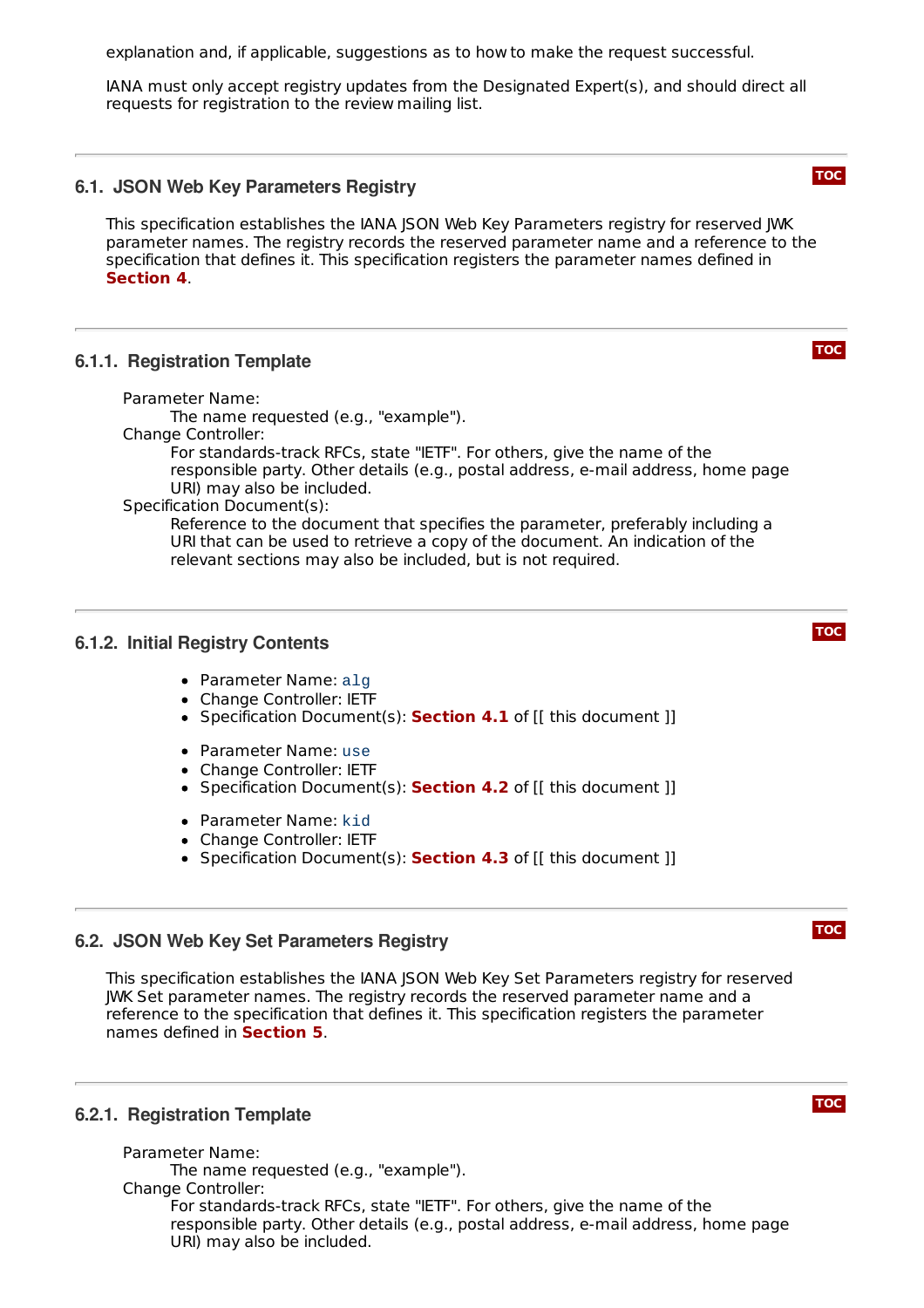Specification Document(s):

Reference to the document that specifies the parameter, preferably including a URI that can be used to retrieve a copy of the document. An indication of the relevant sections may also be included, but is not required.

## <span id="page-5-0"></span>**6.2.2. Initial Registry Contents**

- Parameter Name: keys
- Change Controller: IETF
- Specification Document(s): **[Section](#page-3-2) 5.1** of [[ this document ]]

## <span id="page-5-1"></span>**7. Security Considerations**

All of the security issues faced by any cryptographic application must be faced by a JWS/JWE/JWK agent. Among these issues are protecting the user's private key, preventing various attacks, and helping the user avoid mistakes such as inadvertently encrypting a message for the wrong recipient. The entire list of security considerations is beyond the scope of this document, but some significant concerns are listed here.

A key is no more trustworthy than the method by which it was received.

**Per [Section](#page-3-0) 4.3**, applications should not assume that kid values are unique within a JWK Set.

The security considerations in **XML [DSIG](#page-6-4) 2.0** [W3C.CR-xmldsig-core2-20120124], about public key representations also apply to this specification, other than those that are XML specific.

## <span id="page-5-2"></span>**8. Open Issues**

[[ to be removed by the RFC editor before publication as an RFC ]]

The following items remain to be considered or done in this draft:

(None at present)

## <span id="page-5-3"></span>**9. References**

## **9.1. Normative References**

<span id="page-5-9"></span><span id="page-5-6"></span>**[JWA] [Jones,](mailto:mbj@microsoft.com) M.**, "**JSON Web [Algorithms](http://tools.ietf.org/html/draft-ietf-jose-json-web-algorithms) (JWA)**," July 2012. **[RFC2119] [Bradner,](mailto:sob@harvard.edu) S.**, "**Key words for use in RFCs to Indicate [Requirement](http://tools.ietf.org/html/rfc2119) Levels**," BCP 14, RFC 2119, March 1997 (**[TXT](http://www.rfc-editor.org/rfc/rfc2119.txt)**, **[HTML](http://xml.resource.org/public/rfc/html/rfc2119.html)**, **[XML](http://xml.resource.org/public/rfc/xml/rfc2119.xml)**). **[RFC4627]** Crockford, D., "**The [application/json](http://tools.ietf.org/html/rfc4627) Media Type for JavaScript Object Notation (JSON)**," RFC 4627, July 2006 (**[TXT](http://www.rfc-editor.org/rfc/rfc4627.txt)**).

<span id="page-5-10"></span><span id="page-5-5"></span>**[RFC4648]** Josefsson, S., "**The Base16, Base32, and Base64 Data [Encodings](http://tools.ietf.org/html/rfc4648)**," RFC 4648, October 2006 (**[TXT](http://www.rfc-editor.org/rfc/rfc4648.txt)**).

<span id="page-5-11"></span><span id="page-5-4"></span>**[RFC5226]** Narten, T. and H. Alvestrand, "**Guidelines for Writing an IANA [Considerations](http://tools.ietf.org/html/rfc5226) Section in RFCs**," BCP 26, RFC 5226, May 2008 (**[TXT](http://www.rfc-editor.org/rfc/rfc5226.txt)**).

## **9.2. Informative References**

<span id="page-5-8"></span><span id="page-5-7"></span>

| [JWE] | <b>Jones, M., Rescorla, E., and J. Hildebrand, "JSON Web Encryption (JWE)</b> ," July 2012. |
|-------|---------------------------------------------------------------------------------------------|
| [JWS] | Jones, M., Bradley, J., and N. Sakimura, "JSON Web Signature (JWS)," July 2012.             |





**[TOC](#page-0-0)**

**[TOC](#page-0-0)**



**[TOC](#page-0-0)**